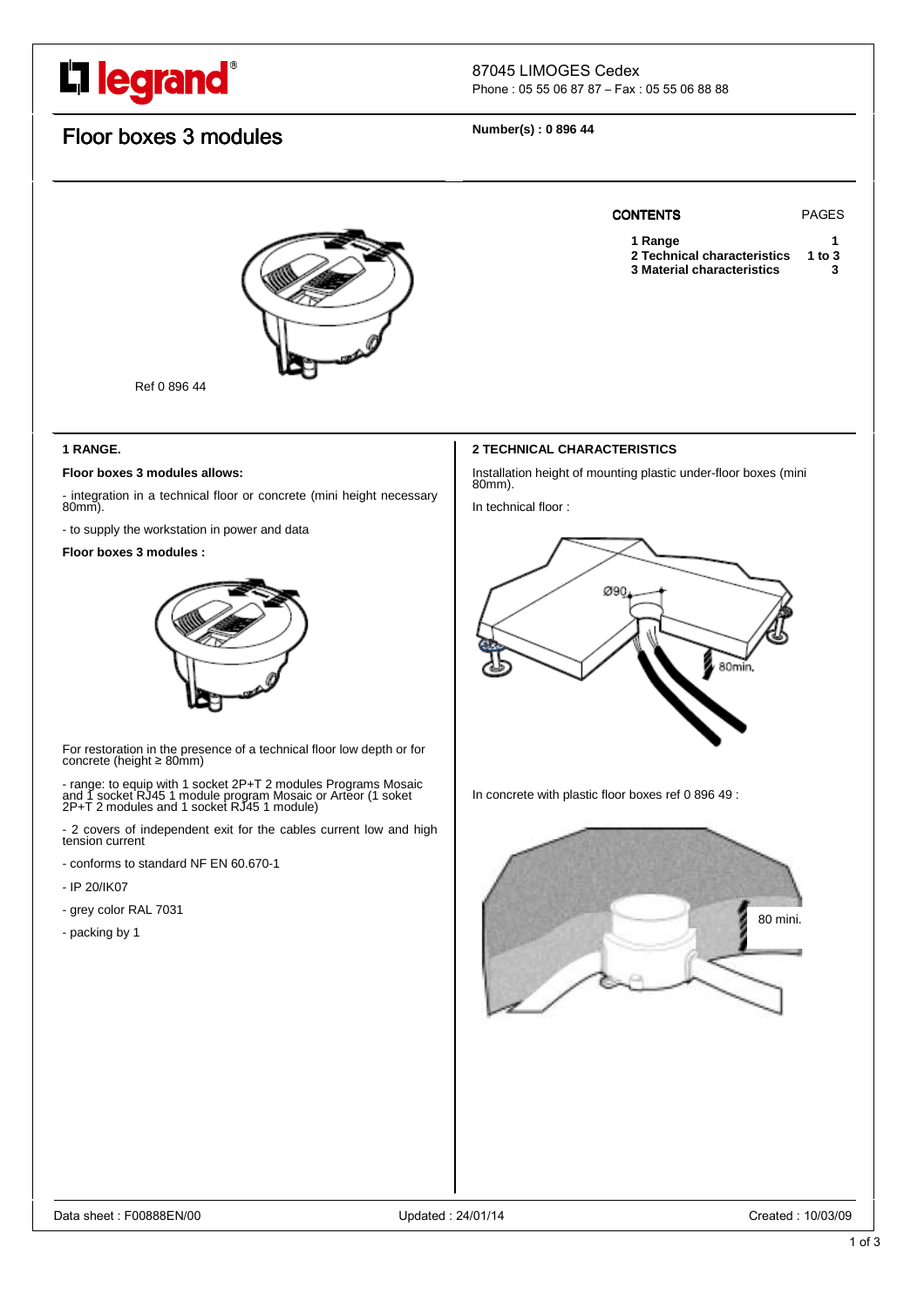# Floor boxes 3 modules

#### **2 TECHNICAL CHARACTERISTICS (continued)**

For information, in a use with concrete it is necessary to stop the hole of plastic floor boxes with adhesive tape or paperboard for example before put the concrete.



Technical floor is cut out according to floor boxes 3 modules :



#### **Dimensions of under floor boxes 3 modules :**



#### **2 TECHNICAL CHARACTERISTICS (continued)**

Fixing the floor box In technical floor :



To carry out a ¼ of turn of the screws inside the floor boxes to release the claws then to screw home (the claws are fixed under the technical floor)



Fixing the floor boxes in concrete with plastic floor boxes ref 0 896 49



To carry out a ¼ of turn of the screws inside the floor boxes to release the claws then to screw home (the claws are fixed under the<br>edge inside the plastic floor boxes)



**L'1 legrand**